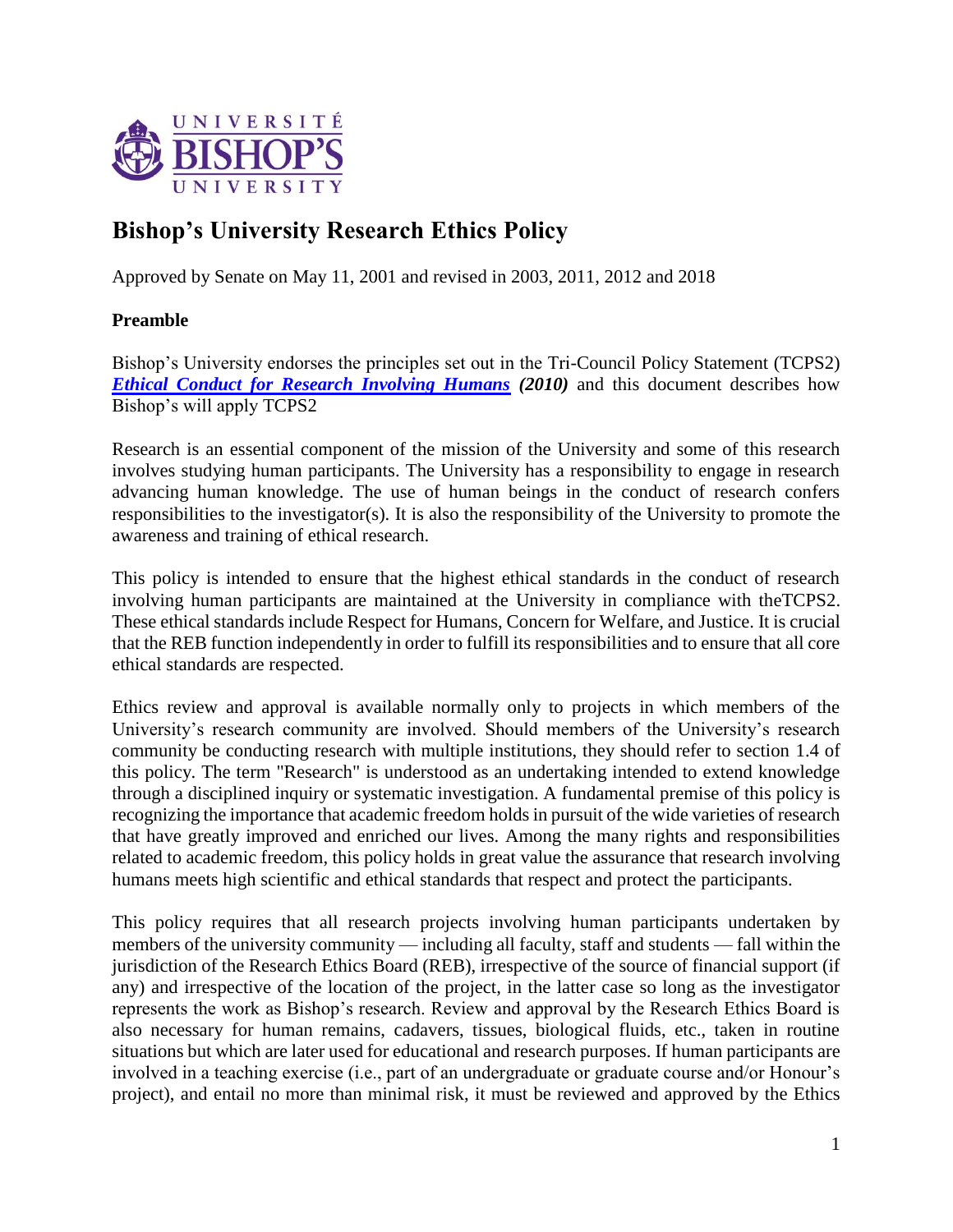Review Committee for Student Research on behalf of the REB and in compliance with the TCPS2. Certain forms of research do not require REB approval. Research involving naturalistic observation of participants in, for example, political rallies, demonstrations or public meetings would not require Research Ethics Board review and approval if it can be expected that the participants are seeking public visibility. Other examples would include using publicly accessible information and program evaluation policies. For a complete list of research that is exempt from the REB, please refer to articles 2.2 to 2.6 in the TCPS2.

Research governed by this Policy may begin only if prospective participants, or authorized third parties, have been given the opportunity to give free and informed consent about participation (see Guidelines for Consent Forms); and their free and informed consent has been given and is maintained throughout their participation in the research. It should be noted that following the initial REB, research ethics review shall continue throughout the life of the research project in accordance with regulations provided in the TCPS 2.

## **1. Terms of Reference**

## **1.1 Responsibilities**

The University's Research Ethics Board (REB) is responsible to the highest body within Bishop's University (The Senate) for:

- Developing policies regarding ethical issues relating to the use of human participants in research and experimental teaching protocols;
- Reviewing and approving all protocols requiring the participation of human participants for ethical approval;
- Reviewing annually all policies regarding ethical issues relating to the use of human participants in research projects to ensure that policies remain current;
- Dealing with matters concerned with human-based research referred to the REB by The Senate of Bishop's;
- Preparing an annual report for submission to The Senate;
- Coordinating the Ethics Review Committee for Student Research;
- Recruiting, nominating, and training members of the REB and Ethics Review Committee for Student Research who have the proper skills and experience to fulfill their responsibilities;
- Organizing continuing education activities for REB and Ethics Review Committee for Student Research members in matters relating to ethics and the use of human participants.

The policies and practices adopted by Bishop's REB will be consistent with the TCPS2.

Notwithstanding the second bullet point above, where a multi-centered research project:

Entails minimal risk within the meaning of the TCPS2; and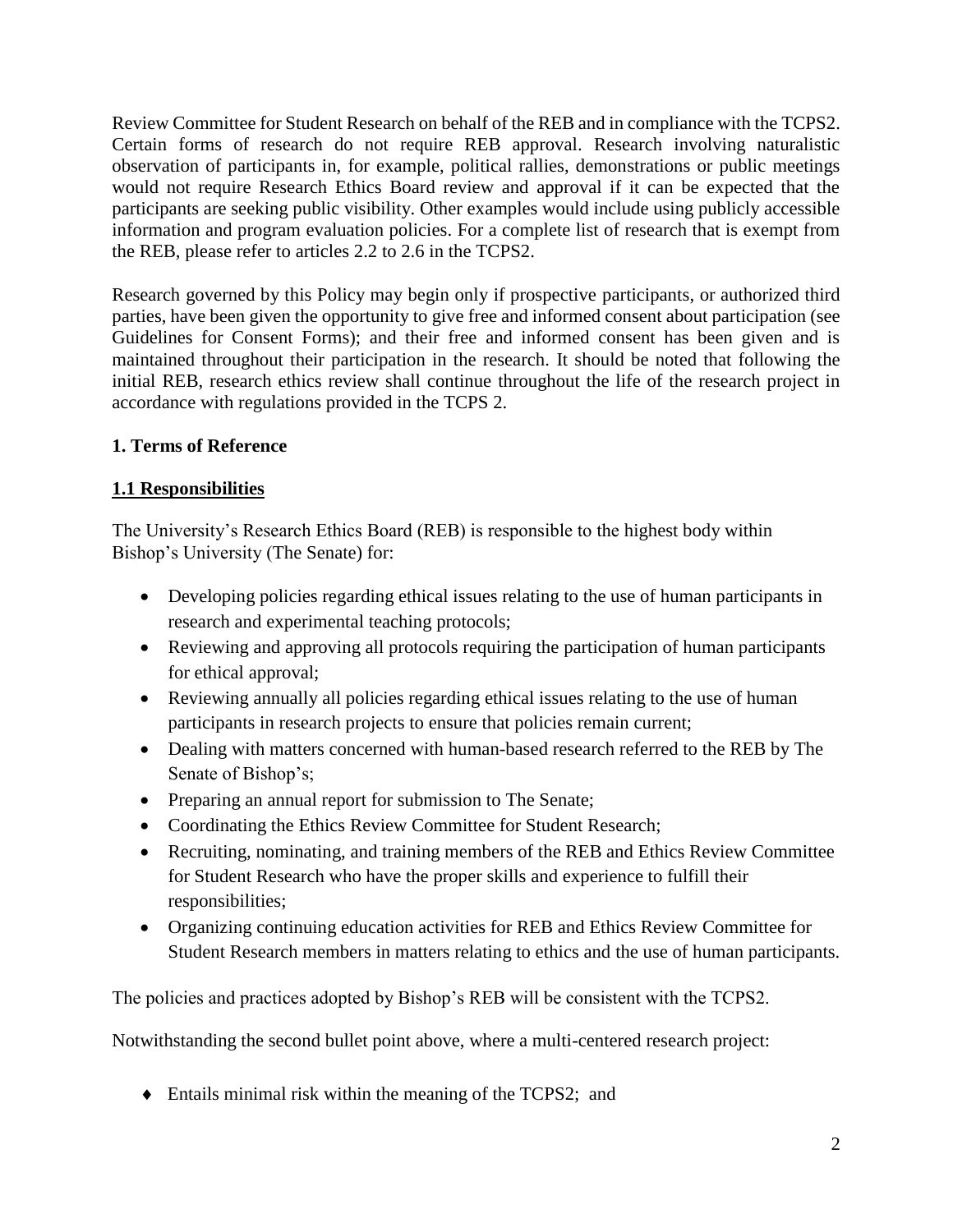Involves both members of the Bishop's University community and a Principal Investigator at a Quebec university which is a party to the *Entente pour la reconnaissance des certificats d'éthique des projets de recherche à risque minimal* (the '*Entente*');

The review and approval of research protocols shall be undertaken by the Research Ethics Board for the university under whose auspices the Principal Investigator carries out research.

Where research protocols are approved by the Research Ethics Board of another Quebec university under the *Entente*, Bishop's University shall recognize the certificate of approval unless our Research Ethics Board determines that the research entails more than minimal risk within the meaning of TCPS2.

## **1.2 Composition of REB**

Composition of the REB shall be nominated by the existing REB and approved by The Senate. At the end of each academic year, and foreseeing upcoming vacancies in the REB and/or Ethics Review Committee for Student Research, the REB will issue a call for nominations specifying the TCPS2 mandated requirements in terms of knowledge and expertise required in relevant research disciplines (article 6.4), as determined by the particular needs of the committee at that time. This call will be public and all interested faculty members will have a chance to apply. Decision on such nominations will then be reached by the REB committee.

The REB shall be made up of no less than 5 members and include at least:

- One community representative with no formal affiliation with the University, approved by The Senate for a two-year term and selected in accordance with TCPS2;
- An individual knowledgeable in the relevant law, with no formal affiliation with the University, approved by The Senate for a two-year term and selected in accordance with TCPS2;
- Two faculty members with expertise in the methods of research involving human participants or the use of human tissue, approved by The Senate for two-year terms;
- One faculty member with broad knowledge in ethics or experience in the evaluation of ethical implications of research involving human participants, approved by The Senate for a two-year term.

One non-voting representative from the Research Office will serve *ex officio* on the REB.

The REB shall require a quorum of fifty percent plus one and relevant expertise in attendance at all meetings concerned with ethics review and approval of research proposals.

Approved by The Senate, the established REB shall appoint the Chair and determine the length of term for the Chair.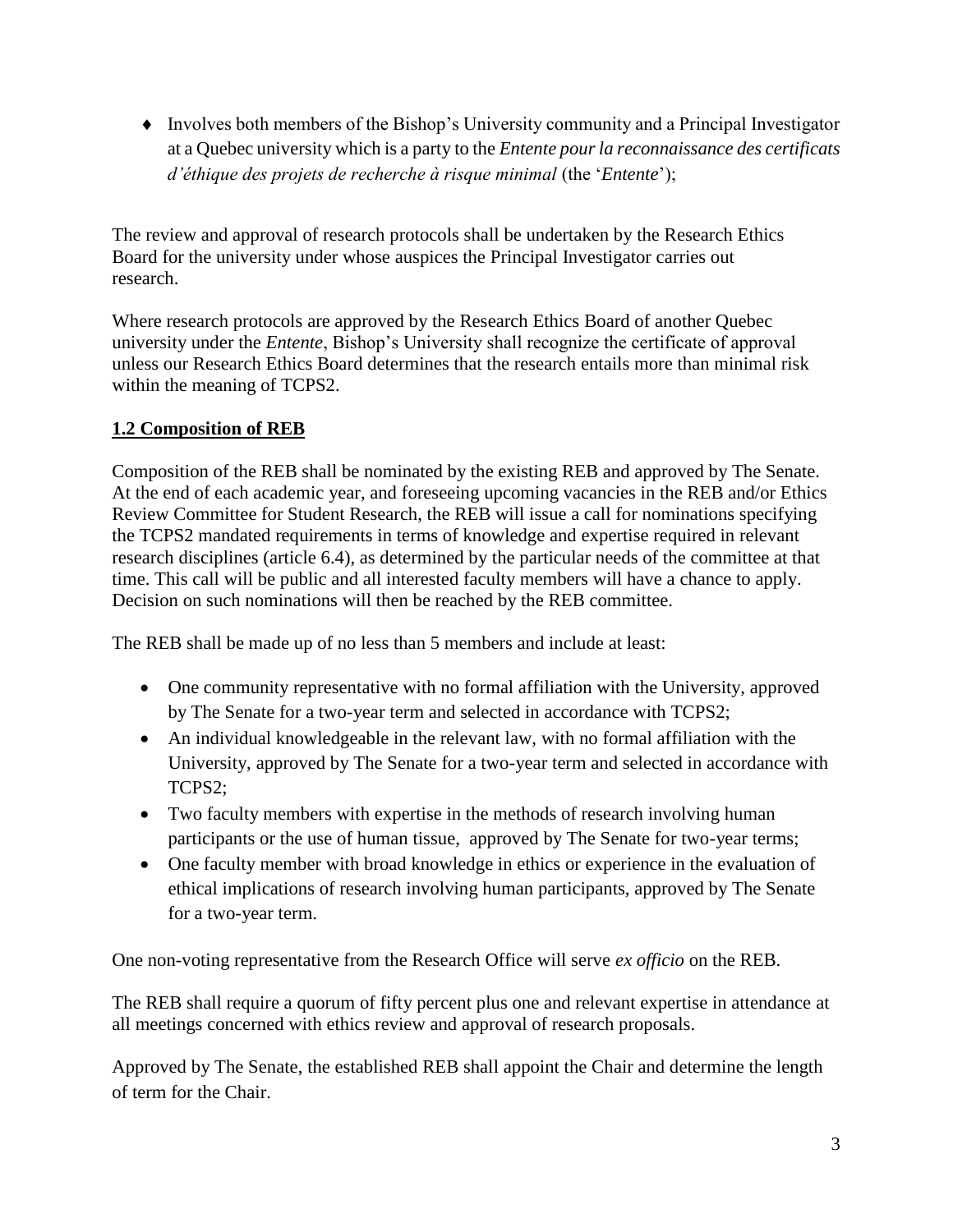For research within specialized areas or methods, the REB can ask that an external, specialized or multi-institutional REB review the application, where such bodies exist. These specialists will provide specific information to help members of the REB establish quorum.

## **1.3 Meetings and Decision-making**

The REB shall meet monthly during the fall, winter and spring sessions and as needed during the summer semester to review and approve all research protocols requiring the participation of human participants. The REB may also meet when a particular situation requires it. Decisions to grant ethical approval must be based on a vote and will require at least three votes to carry. If a vote is not unanimous, the position of those disagreeing will be included in the communication to the researcher. In the event of a tie vote, the matter under consideration will be considered not passed.

Where, under s. 3.3 of the *Entente*, a Research Ethics Board at another Quebec university has communicated a certificate of approval and a summary description of a multi-centered research project in which one or more members of the Bishop's community are participating, the chair of the Research Ethics Board of Bishop's University shall bring the approval to the attention of the full Board at the first available opportunity.

The Research Ethics Board of Bishop's University shall accept the certificate of approval, unless it determines, on the basis of the certificate of approval and summary description that the research project entails more than minimal risk within the meaning of TCPS2. The Bishop's Research Ethics Board will carry out a review and approval process only where it has determined that the project entails more than minimal risk. This process shall apply only to members of the Bishop's research community.

Notwithstanding a decision by the Research Ethics Board of Bishop's University that a research project involves minimal risk, the certificate of approval issued by the Research Ethics Board of the University under whose auspices the Principal Investigator carries out research will apply to the work of the Principal Investigator as well as to all investigators at other universities whose Research Ethics Boards deem the project to entail minimal risk.

An annual schedule of REB regular meetings will be published every August 31.

## **1.4 Authority**

The University endorses the ethical principles cited in the TCPS2 and has mandated its Research Ethics Board (REB) to ensure that all research investigations involving human participants are in compliance with the Statement.

Bishop's REB will have jurisdiction over all research involving human participants (including stopping research not in conformity with agreed ethical principles or the TCPS2). Research involving human participants will proceed ONLY following ethics review where approval has been granted by either the REB or by the appropriate Ethics Review Committee for Student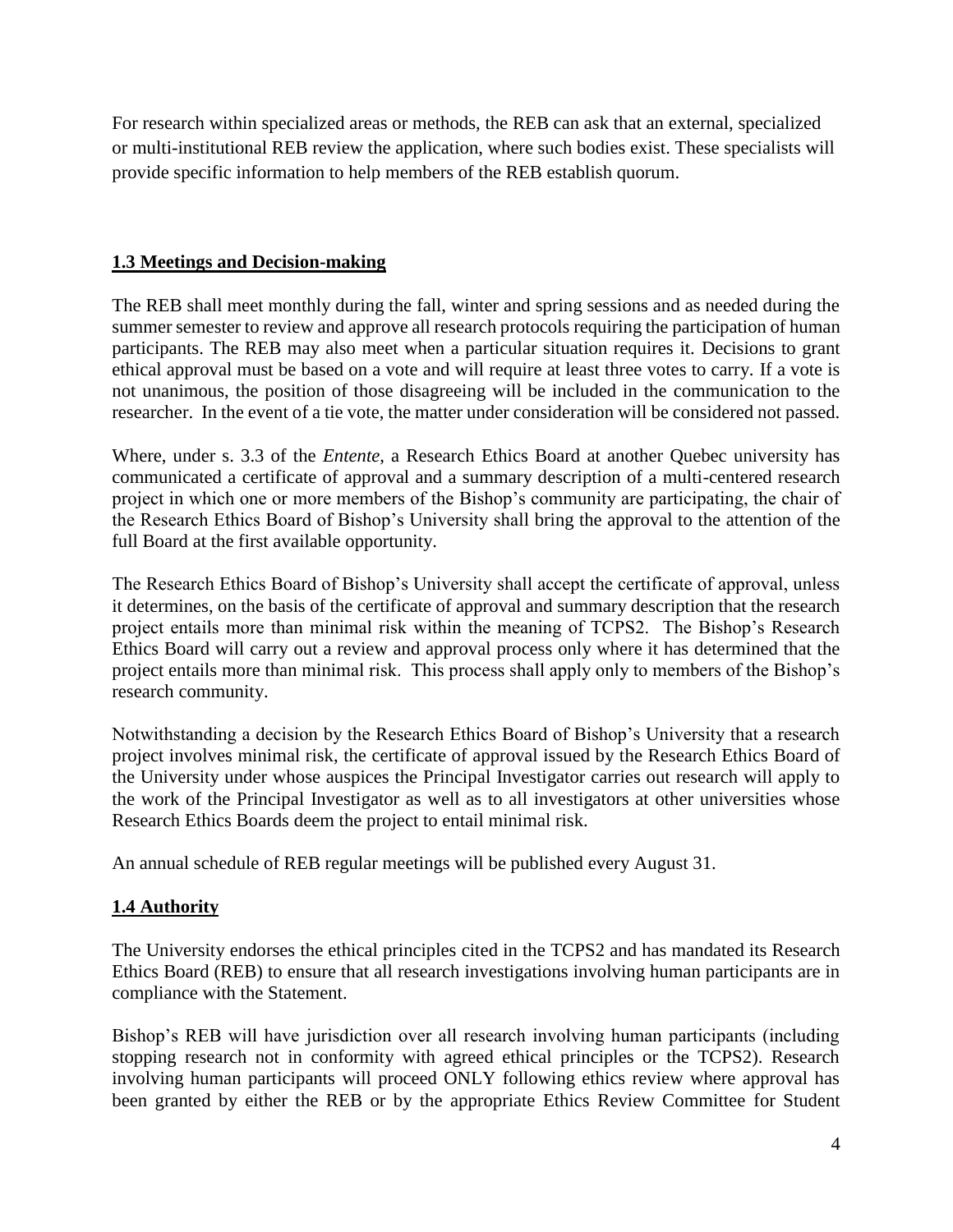Research (see below). An exception to this policy concerns certain multi-centered research projects entailing minimal risk as set forth below.

Where:

- one or more members of the Bishop's University research community participate in a multicentered research project with investigators from at least one other Quebec university that is a party to the *Entente*; and
- the Principal Investigator carries out research under the auspices of a Quebec University that is a party to the *Entente*; and
- $\bullet$  the research project involves minimal risk within the meaning of TCPS2; and
- a certificate of approval and a summary description of the research are issued by the Research Ethics Board of the university under whose auspices the Principal Investigator carries out research,

Bishop's University and the Bishop's Research Ethics Board will normally recognize the certificate and accept the approval.

## **2. Procedural Guidelines for the Review and Approval of a Research Proposal**

### **2.1 Submission**

The basic principle is that ethical review and approval of all "Bishop's research" (as defined in the Preamble) comes under the jurisdiction of the REB. This refers to research involving human participants undertaken by members of the university community — including all faculty, visiting researchers, students, and staff — irrespective of the source of financial support (if any) and irrespective of the location of the project. While it is not necessary for the REB to review a proposal before it is submitted to a funding agency, REB approval must be obtained before the work begins. Visiting researchers should contact the Bishop's REB well in advance of the anticipated start date of research. Submissions for review and approval should be submitted to the Bishop's REB using the "Ethics Submission Form for Research Involving Human Participants".

Where one or more members of the Bishop's research community participate in a multi-centered research project that entails minimal risk within the meaning of TCPS2 and the Principal Investigator on the project is located at a Quebec university that is a party to the *Entente*, the review and approval of research protocols shall be undertaken by the university under whose auspices the Principal Investigator carries out research.

For externally-funded research scholarly review will be assessed by the appropriate external agency; for internally-funded research scholarly review will be assessed by The Senate Research Committee; for unfunded research scholarly review shall be conducted by the REB at its meetings.

Not legally competent individuals can be included in a research project only when: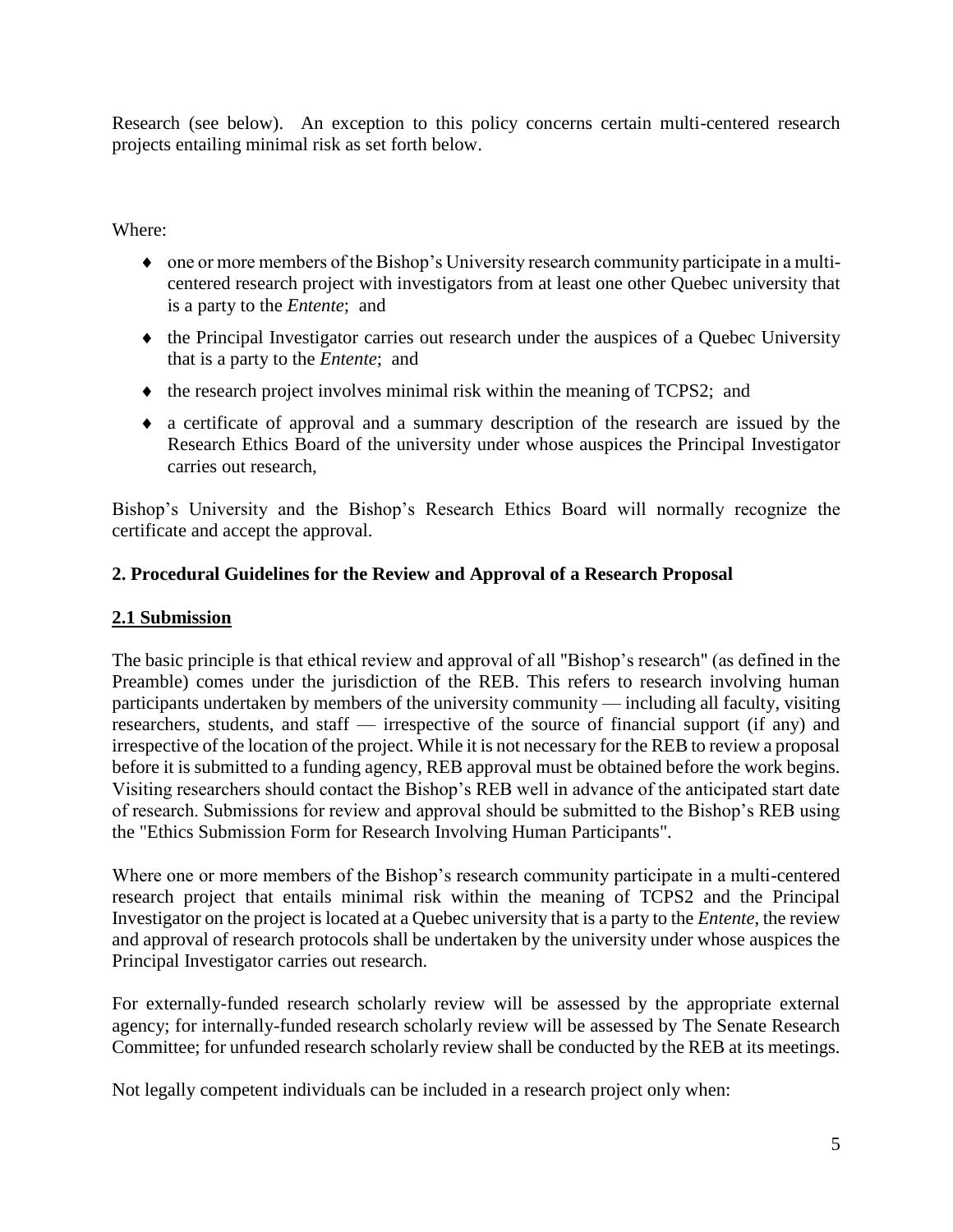- The research question can only be addressed using individual within the identified group  $(s)$ ; and
- Free and informed consent will be sought from their authorized representatives; and
- The research does not expose them to more than minimal risks without the potential for direct benefits for them.

To obtain informed consent from not legally competent participants:

- The researcher shall show how the free and informed consent will be sought from the third party, and how the subject's best interests will be protected;
- The authorized third party may not be the researcher or any other member of the research team;
- The continued free and informed consent of an appropriately authorized third party will be required to continue the participation on a legally incompetent participant in research, so long as the subject participant remains incompetent;
- When a participant who was entered into a research project through third-party authorization becomes competent during the project, his or her informed consent shall be sought as a condition of continuing participation.

Where free and informed consent has been obtained from an authorized third party and in those circumstances where the legally incompetent individual understands the nature and consequences of the research, the researcher shall seek to ascertain the wishes of the individual concerning participation. The potential subject's dissent will preclude his or her participation.

## **2.2 Ethics Review and Approval**

The effective working of ethics review and approval — across the range of disciplines conducting research involving human participants — requires a reasonable flexibility in the implementation of common principles. This policy, therefore, seeks to express the shared principles and wisdom of researchers in diverse fields. The following standards and procedures will be used by the REB for ethics review and approval:

(a) All research that involves living human participants requires ethics review and approval by the REB in accordance with this policy, before the research is started, except as stipulated below.

(b) Research involving human remains, cadavers, tissues, biological fluids, embryos or fetuses should also be reviewed and approved by the REB. Review by the REB is also necessary for such materials taken in routine situations but which are later used for educational purposes.

(c) Research about an individual involved in the public arena, or about an artist, based exclusively on publicly available information, documents, records, works, performances, archival materials or third party interviews is not required to undergo ethics review and approval. Research involving primary interviews where the questions pertain strictly to the individual's professional career is also exempt from the review/approval process. However, if the interview has the potential to elicit personal information having no professional relevance or if access to private papers is requested, then ethics review and approval is required to ensure that such approaches are conducted according to professional protocols.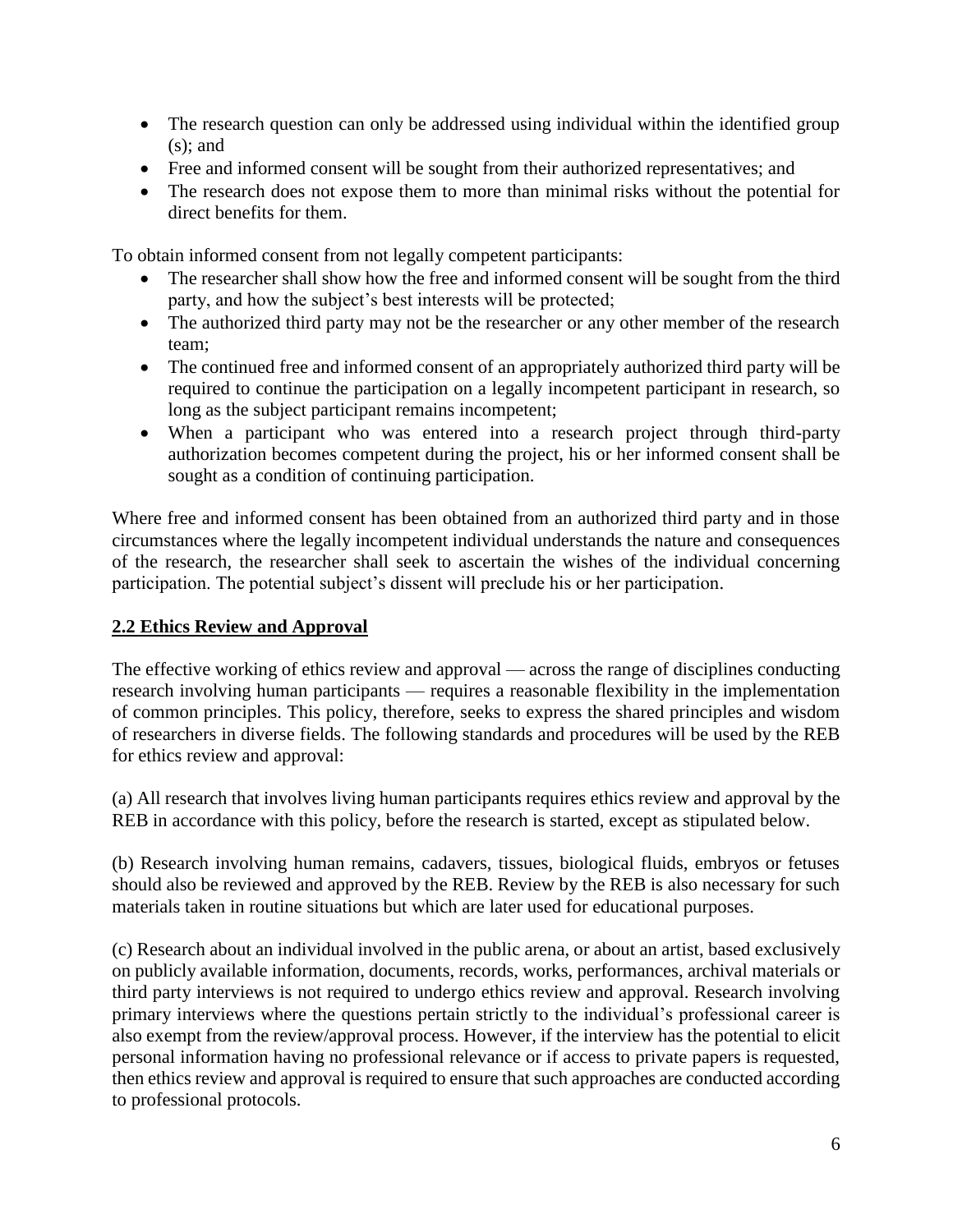(d) Quality assurance studies, performance reviews or testing within normal educational requirements will not be subject to review and approval.

(e) Certain types of research, particularly in the social sciences and the humanities, may legitimately have a negative effect on public figures in politics, business, labor, the arts or other walks of life, or on organizations. Such research should not be blocked through the use of harms/benefits analysis or because of the potentially negative nature of the findings. The safeguard for those in the public arena is through public debate and discourse and, *in extremis,* through action in the courts for libel.

(f) Naturalistic Observation: Naturalist (or "non-participant") observation is used to study behavior in a natural environment. Because knowledge of the research can be expected to influence behavior, naturalistic observation generally implies that the human participants do not know that they are being observed, and hence cannot have given their free and informed consent. Due to the need for respect for privacy, even in public places, naturalistic observation raises concerns of the privacy and dignity of those being observed. These concerns are accentuated if, for example, the research records permit identification of the human participants, or if the research environment is staged.

In considering research involving naturalistic observation, researchers and the REB should pay close attention to the ethical implications of such factors as: the nature of the activities to be observed; the environment in which the activities are to be observed (in particular, whether it is to be staged for the purposes of the research); and the means of recording the observations (in particular, if the records will allow subsequent identification of the human participants). Naturalistic observation that does not allow for the identification of the human participants, and that is not staged, should normally be regarded as of minimal risk.

(g) In the case of research being carried out in First Nations, Inuit and Métis Peoples of Canada, as well as with participants associated with indigeneity, the standards established in chapter 9 of the TCPS2 will be applied.

#### **2.3 Ethics Review and Approval of Multi-Centred Research**

The REB shall review and approve all research proposals as long as the investigator represents the work as Bishop's research, regardless of the location where the research is conducted. In multicentred research, the researcher may wish to distinguish between core elements of the research (which cannot be altered without invalidating the pooling of data from the participating institutions) and those elements that can be altered to comply with local requirements without invalidating the research project.

Notwithstanding the above, where:

• one or more members of the Bishop's University research community participate, jointly with investigators from at least one other Quebec university that is a party to the *Entente*, in a multi-centred research project that entails minimal risk within the meaning of TCPS2; and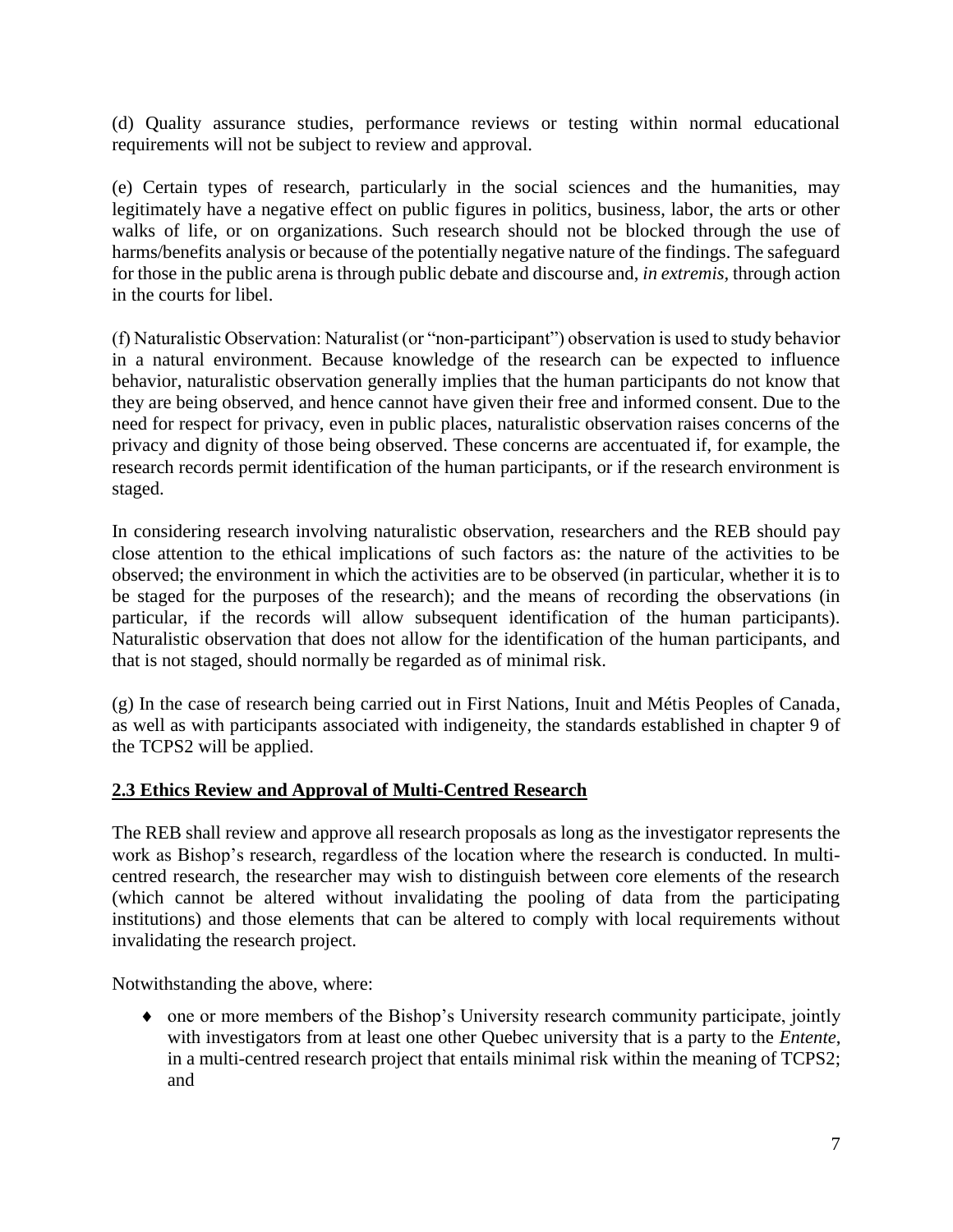- the Principal Investigator on the research project is located at a Quebec university that is a party to the *Entente*; and
- a certificate of approval and a summary description of the research are issued by a Research Ethics Board of the university under whose auspices the Principal Investigator carries out research,

Bishop's University and the Bishop's Research Ethics Board will normally recognize the certificate and accept the approval. Where the certificate is accepted, no further review process shall be carried out by the Research Ethics Board of Bishop's University.

## **2.4 Ethics Review and Approval of Research Performed during Publicly Declared Emergencies**

Publicly declared emergencies are extraordinary events that arise suddenly or unexpectedly, and require urgent or quick responses to minimize devastation. The REB will put into place policies to establish protocols in such emergency situations. The REB will collaborate in the review and approval of Research Performed during publicly declared emergencies with the relevant research ethics committee (if applicable) where the work is to be conducted. (Please see section  $6.21 - 6.23$ of the TCPS2 for complete details)

#### **2.5 Review and Approval of Student Research**

If human participants are involved in a teaching exercise (i.e., part of an undergraduate or graduate course, class activity or assignment and/or Honour's project), and entail no more than minimal risk, it must be reviewed and approved by the Ethics Review Committee for Student Research on behalf of the REB and in compliance with the TCPS2. The composition and procedures of the Ethics Review Committee for Student Research will be coordinated by the university-wide REB. The Ethics Review Committee for Student Research must report results of such reviews and approvals to the REB at the end of the academic year.

Student research deemed to be beyond minimal risk and all Master's thesis involving human participants must be reviewed and approved by the REB.

#### **2.6 Principle of Proportionate Review**

The REB will use a proportionate approach based on the general principle that the more invasive the research, the greater should be the care in undertaking ethics review and approval.

#### **2.7 Normal Review and Approval Process**

The REB shall normally meet face to face in order to review and approve submitted research proposals. The REB may meet face to face with researchers in order to consider the ethical solutions proposed by researchers for problems arising in their studies. The REB shall accommodate reasonable requests from researchers to participate in discussions about their proposals, but not be present when the REB is making its decision. Minutes will be kept for these meetings.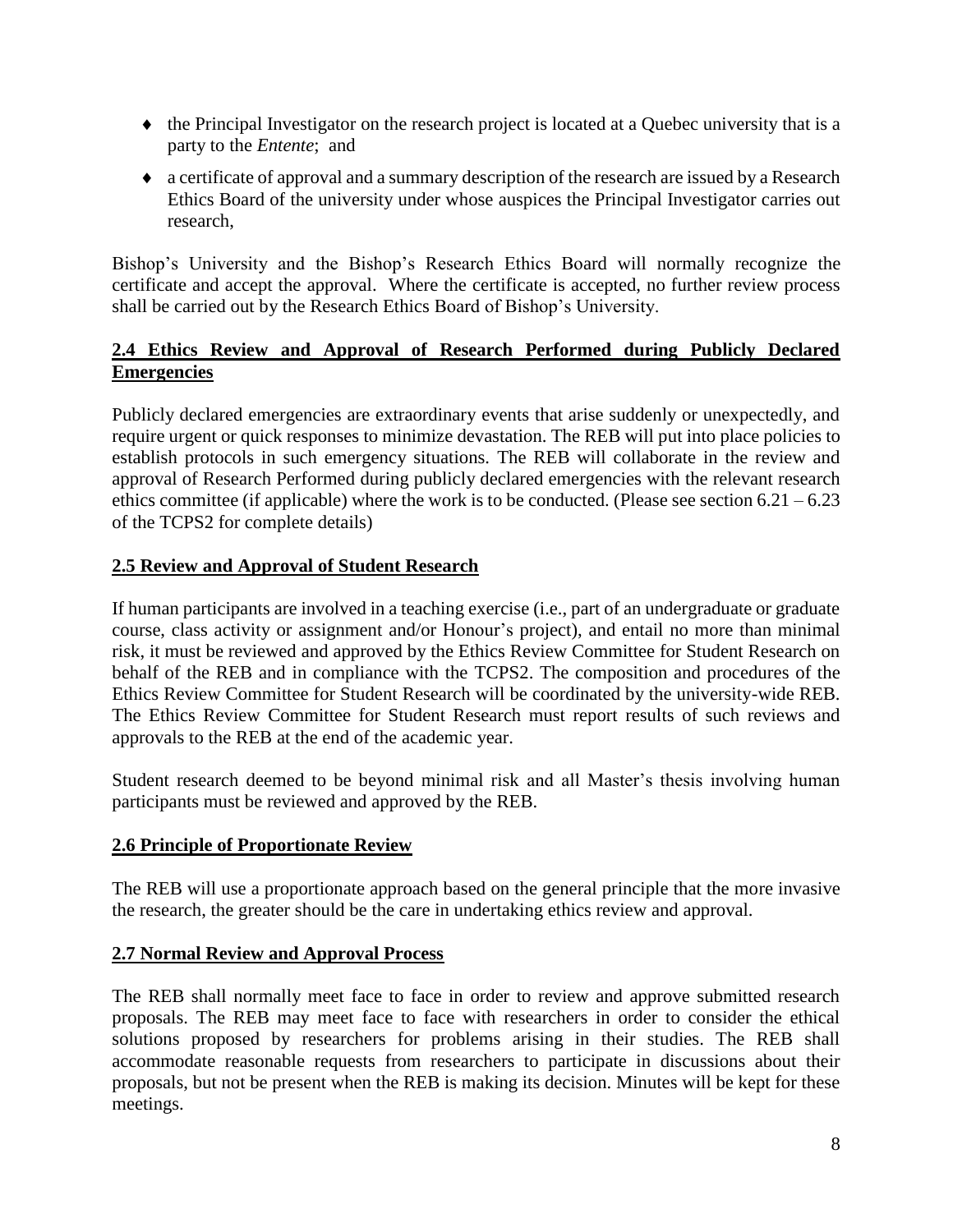Researchers will apply for ethical review and approval to the Research Office where their files will be kept. A file shall be opened by the Chair when sufficient information has been submitted by the researcher to start the review and approval process. It is the responsibility of the researcher to address all the recommendations made by the REB and keep the file complete and up to date at all times. When the research project is finished, and the researcher(s) notifies the Research Office and the Bishop's REB, these files shall be "closed" and kept as records demonstrating compliance with the TCPS2. The files remain the property of Bishop's and cannot be removed from the Research Office by the researchers. These files shall be subject to audit by authorized representatives of Bishop's (research administrators), members of Appeal Boards, and funding agencies.

All research receiving REB review and approval, as well as that receiving approval from the Ethics Review Committee for Student Research, shall require a proper file showing compliance with the TCPS2. Insufficient information in the file is grounds for refusing or delaying ethical approval.

#### **2.8 Continuing Ethics Review and Approval**

(a) Ethical Approval, signed by the Chair of the REB will be issued to the Principal Investigator(s) and copies sent to the Research Office.

(b) Any decisions by the Chair to approve minor amendments without full committee review will be reported to the committee at the next scheduled meeting.

(c) Ongoing research shall be subject to continuing ethics review and approval. The Chair of the REB must be promptly notified of any substantial change to the research plan or research protocol. Researchers will be asked to include monitoring mechanisms by which the public participating in the research may contact the Chair of the REB. Problems or complaints will be taken seriously by the REB and researchers may be asked to modify their studies in view of such complaints.

(d) An ethics approval is issued for the term of the intended research. If a project continues after stated duration the researcher must re-submit. Any significant changes or unforeseen complications should be promptly brought to the attention of the REB Chair for review. If no substantial change has been made to the research plan or research protocol, the Chair of the REB may issue an appropriate extension. If in the opinion of the REB Chair, the research plan or research protocol has been substantially changed, ethics review and approval by the REB is required.

(e) The REB or the Ethics Review Committee for Student Research shall be promptly notified by the applicable researchers when the project concludes. Research completion forms can be found on the REB website.

#### **3. Decisions of the Research Ethics Board**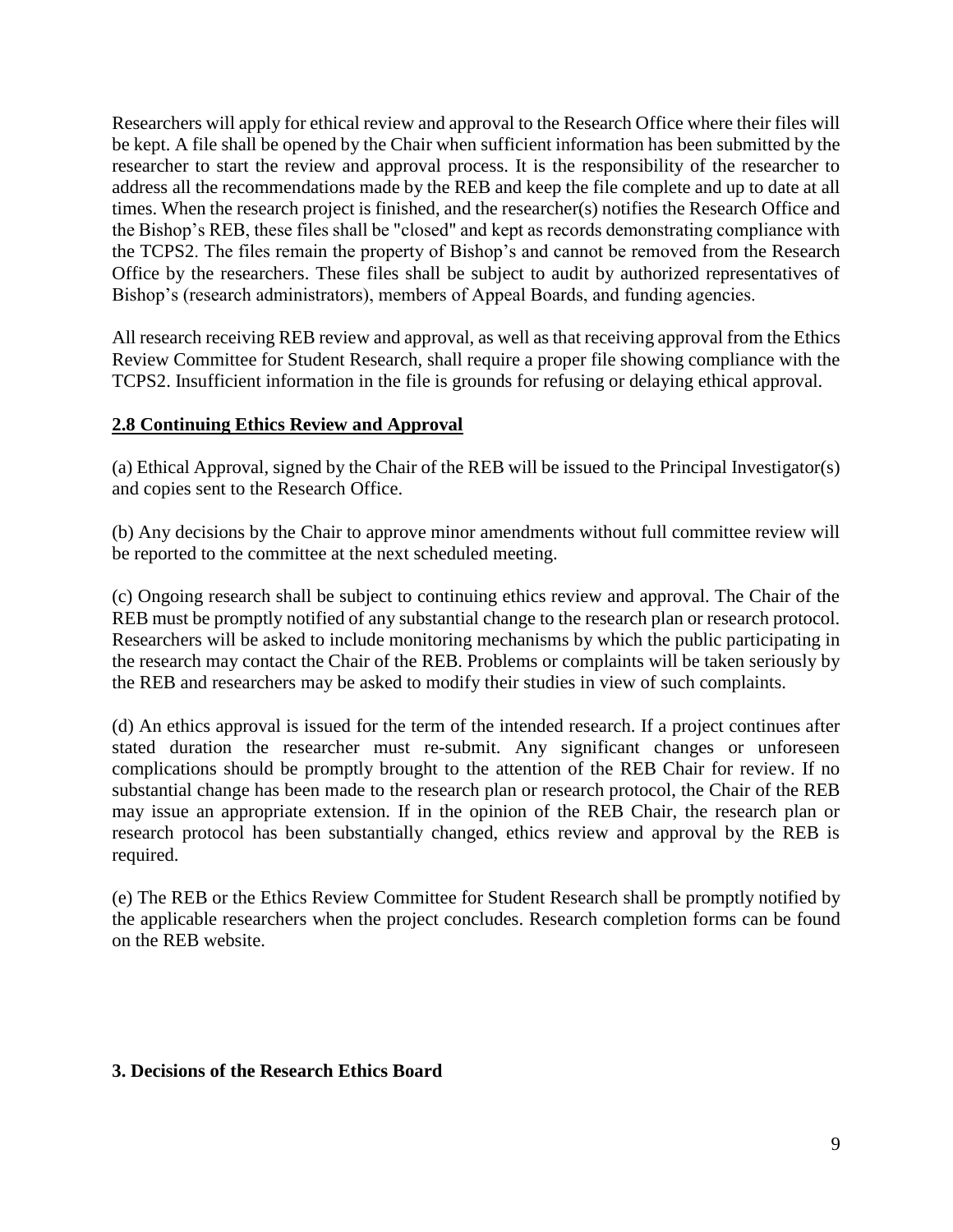## **3.1 Reconsideration**

Researchers have the right to request, and the REB has an obligation to provide, reconsideration of decisions affecting a research project. When the REB is considering a negative decision, it shall provide the researcher with all the reasons for doing so and give the researcher an opportunity to reply before making a final decision.

Bishop's may not override negative REB decisions reached on grounds of ethics without a formal appeal mechanism.

## **3.2 Appeal**

Researchers must appeal a negative REB decision within two weeks of the date of the decision. To do so the researcher must send an appeal letter to the Research Office with a copy to the REB Chair. The appeal letter shall be sent by the Research Office to the appropriate REB at Université de Sherbrooke or University of Prince Edward Island, which is going to act as the appeal board. Appeals may be granted only on procedural grounds or when there is a significant disagreement over an interpretation of the TCPS2. The decision of the Appeal REB shall be final.

#### **4. Report of the Research Ethics Board**

An annual activity report from the REB will be made to The Senate for its consideration. This report will include a list of the multi-centred research projects for which protocols were approved under the *Entente* by the Research Ethics Board of another Quebec university, indicating:

- $\cdot$  the name of the University,
- $\bullet$  the name of the Principal Investigator, and,
- where the University has more than one Research Ethics Board, the name of the Board that reviewed and approved the protocols.

#### **5. Administration**

#### **5.1 University and Administrative Support**

The work involved in the ethical review and approval process should be distributed appropriately among faculty members, staff, researchers, and administrators.

The Research Office will provide administrative support to the REB including:

- (a) Distribution of forms and materials necessary for submission of research proposals to the REB;
- (b) Collection of submissions and distribution of submissions to REB members;
- (c) Keeping minutes of REB meetings;
- (d) Storing submissions and related materials in a secure location;